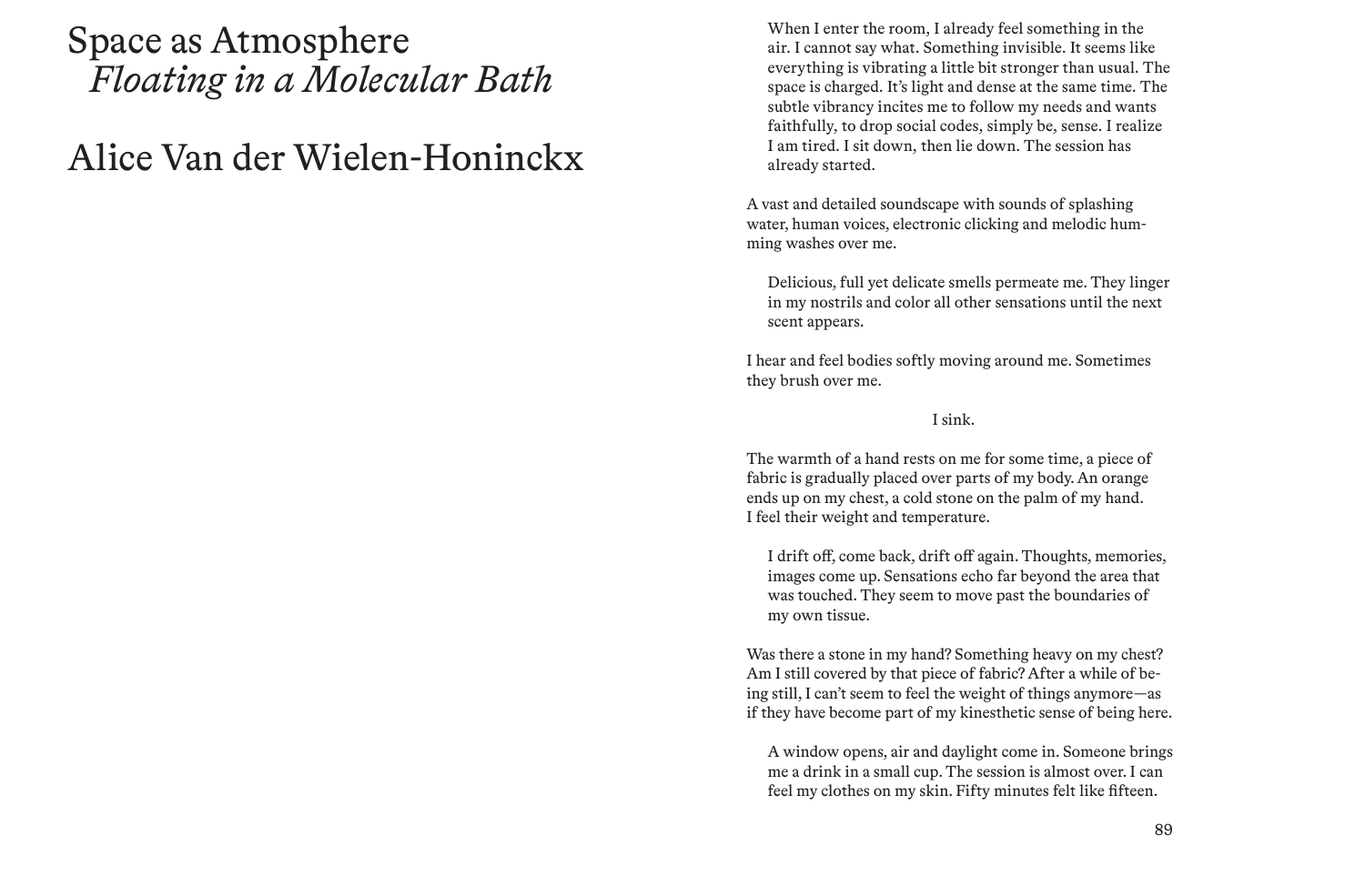*The Senders* is an immersive, performative installation by Stav Yeini, which I first attended in March 2019 and in which I later also participated as 'sender' myself, helping to facilitate the experience for others. Yeini graduated from P.A.R.T.S. (Brussels) as a dancer and choreographer in 2010, and has gradually developed a practice of creating multisensorial spaces. In *The Senders*, as in most of her latest work, she doesn't choreograph the movements of human bodies but rather provides a sensorial experience to visitors by choreographing space—space as a living entity that continuously transforms, an invisible form that the performers, or 'senders,' jointly hold and regulate.

Yeini initiated this project with the intention of positioning herself somewhere in the periphery of the artwork rather than at the center of a stage. The main performing entities in this piece are not the bodies of performers but rather all the elements that constitute the space itself. She sees herself as a 'curator' or 'artist-modulator' who levels out the input of all the micro-authors with whom she collaborates: dancers, an alchemist, a musician, an artist-programmer, but also the plant whose electronic variations are captured by electrodes,<sup>1</sup> transposed into sound and integrated into the soundscape. The human individuals (performers and choreographer) consciously take a step aside to allow a whole range of other things to be more centrally present.

#### Atmosphere

1 Yeini uses PlantWave, a device that detects electrical variations in a plant via electrodes placed on the leaves, and converts the waves of these variations into sound waves. www. plantwave.com.

2 Böhme, 'The Art of the Stage Set as a Paradigm for an Aesthetics of Atmospheres.'

The core matter of *The Senders* is the living quality of the space. It is invisible and almost ungraspable. I call it an 'atmosphere' in an attempt to half-grasp something that escapes full understanding and that is difficult to approach with language. Atmospheres are at the same time intangible and very

concrete. German philosopher Gernot Böhme<sup>2</sup> makes the word 'atmosphere' an actually workable concept by embracing this ambivalence. According to him, atmospheres exist somewhere between objective and subjective reality, and can be approached from both sides. They are generated by the organization of material objects on the one hand, and, on the other, they affect subjects with the mood that emerges from this organization.

Because they exceed the sum of objective matter that composes them, atmospheres are numinous, not fully graspable nor expressible. They are totalities that infuse everything, immerse everything in a certain light, absorb and unify a diversity of impressions into a certain mood. Yet despite their vague, ungraspable nature, atmospheres are also very concrete and specific. They always have a singular 'color' or 'taste': a specific degree and combination of being, for example, cold, warm, serious, playful, holiday-ish, gloomy, dreamy, tropical, school-ish, mysterious, cozy, and so on.

When entering the space of *The Senders*, a floor covered with mattresses and off-white canvasses immediately makes me feel safe, comfortable and able to relax; fruit, flowers, basil, and mint make me taste, smell, and imagine delicious flavors; silky fabrics bring a sense of luxury. The space bathes in colored light, complex smells composed with essential oils and expansive, soothing sound. I notice plants, some of them connected by cables to the sound system, the attention and movement quality of bodies that circulate around me, the tone of a voice, the style of a cup, the gaze of another visitor, the breathing of someone close to me, the stillness of most bodies around me. All these elements color the atmosphere that is generated. No set of adjectives could adequately define it, yet I will refer to it below as 'slow,' 'calm,' 'vibrant,' and 'sensitizing' in an attempt to describe it nevertheless.

Between visible and invisible, material and immaterial, graspable and numinous, the atmosphere seems to permeate not only all matter but also my body-mind, my thoughts, my sensation, my emotions. Actually, the distinction between body, mind, and emotion are irrelevant in this situation: I am affected wholly and fully, including every part and layer of myself. This makes me think of what Gilles Deleuze calls a 'molecular plane,' which in an interview with Claire Parnet he describes as consisting purely of 'relations of movement and rest, of speed and slowness, between unformed, or relatively unformed, elements, molecules, or particles borne away by fluxes.'3 From this primordial plane of flows emerges a 'molar' plane, corresponding to the organized realm of what

3 Deleuze and Guattari mention the molar and molecular planes in *A Thousand Plateaus*, yet I find that in *Dialogues*, Deleuze develops the distinction between these two planes more clearly: '[the molar plane] is not given for itself, but must always be concluded, inferred, induced on the basis of what it organizes. ... It is therefore a plane of transcendence, a kind of design, in the mind of a man or in the mind of a god, even when it is accorded a maximum of immanence by plunging it into the depths of Nature, or of the Unconscious. One such plane is that of Law, in so far as it organizes and develops forms, genres, themes, motifs, and assigns and causes the evolution of subjects, persons, characteristic features and feelings. ... [The molecular plane] knows nothing of subjects but rather what are called 'hecceities.' In fact no individuation takes place in the manner of a subject or even a thing.' Deleuze, *Dialogues*, 91–92.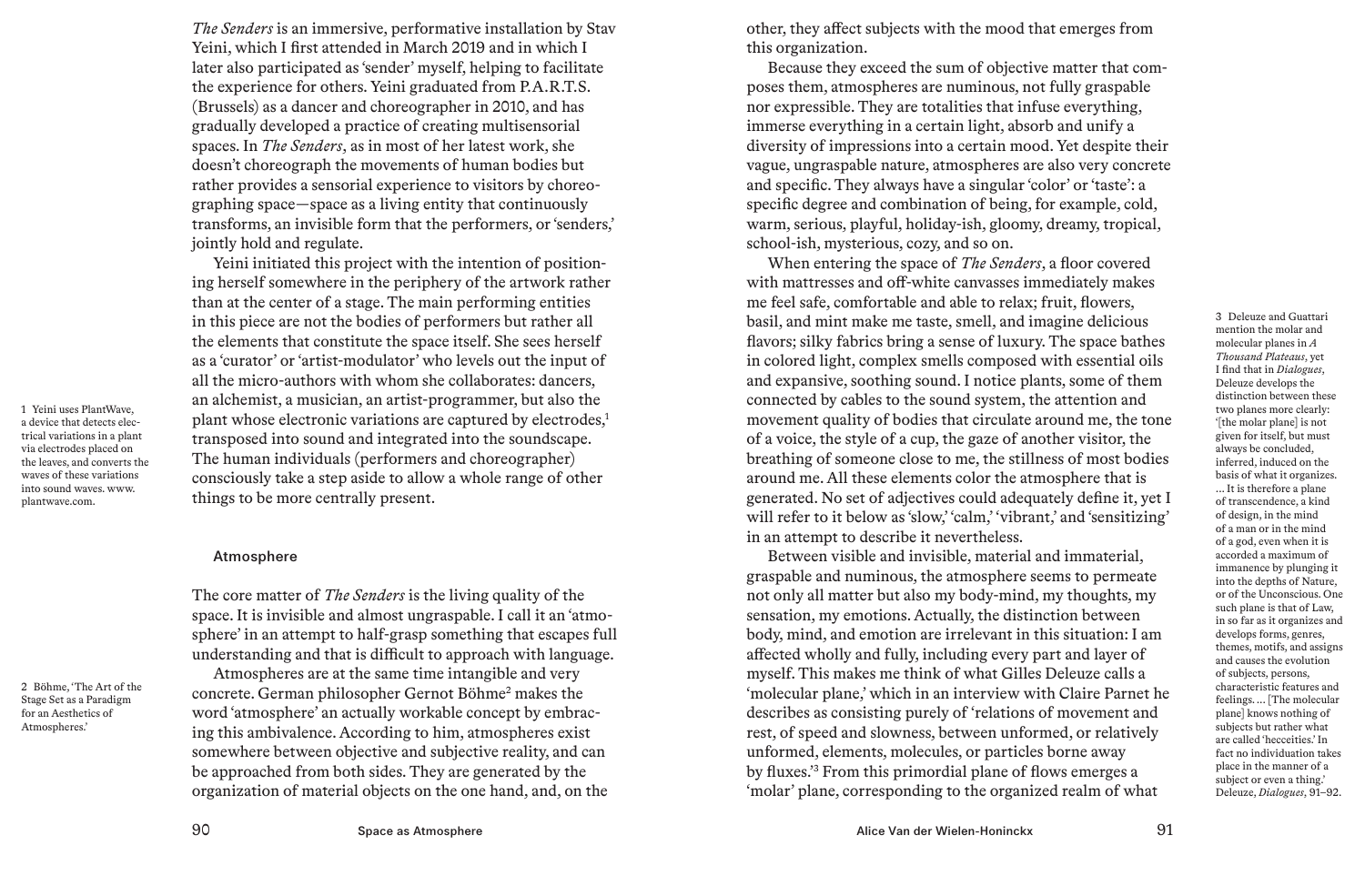we know—persons, objects, forms, anything we can name, recognize, identify—like the thoughts that arise when I first encounter a space or the orange I see on the floor. I like to imagine atmospheres as being in dialogue with, or partly existing on this molecular plane of fluctuating particles; like an intangible texture that precedes human-modeled individuations and therefore indiscriminately traverses, affects, permeates everything that shares its spatial confines. A texture that also exists in relation to other paces and timespans.

### Deep Perception

Sensorial perception is the area through which atmospheres reach us. They manifest in direct impressions of smell, sound, touch, temperature, internal sensation, kinesthetic movement, emotion and the feeling of it, thought or imagery and the bodily sensations they trigger.

The atmosphere of *The Senders* reaches us through our senses and enhances our sensorial receptivity. Bringing calmness by means of comforting sound and a soft-colored, cozy spatial organization, it opens room for relaxation—and rest. The tension that accompanies most of our rushed, everyday lives is kindly requested to suspend itself. A space for less action and more sensorial receptivity emerges. Less reaching out to the world, less production, less doing—more listening. The instrumental rationality with which we fulfill an almost compulsive tendency to act on, control, produce, comprehend, grasp, and appropriate whatever surrounds us is put on hold. The domination we thereby tend to exert in varying scales subsides. By temporarily and even only partially abandoning this tendency that is a natural response to a competitive environment and hasteful lifestyle, we allow experiences of amplified perception to emerge, experiences of a kind that is rare in hyperactive and overstimulated contexts.4

I like to call this amplified sensorial perception 'deep perception' in reference to the practice of Deep Listening5 that Pauline Oliveros developed from the end of the eighties to her passing away a few years ago. Oliveros was a pioneer of electronic music and explored sound as well as meditation.

4 Han, *The Burnout Society*; Han, *The Scent of Time*; Rosa, *Alienation and Acceleration*; Crary, *24/7*.

5 'Sounds carry intelligence. Ideas, feelings and memories are triggered by sounds. If you are too

She uses the word 'deep' to indicate what goes beyond the boundaries of ordinary, common understanding, 'defies stereotypical knowing,' or 'has too many unknown parts to be grasped easily.'6 Whereas especially urban life incites us to listen selectively, only granting attention to what we deem of value or are concerned about, like music, spoken words or the sound of approaching danger (a car, the beep of closing doors in public transport), Deep Listening is a form of meditation that simultaneously gives attention to the whole range of a sonic environment at a certain time, in a certain place. Oliveros has been teaching this practice as a tool for artists to compose and improvise; for designers, engineers and city planners to more mindfully shape the sound of technology and living environments; and not least as a means to improve anyone's well-being and health.

I see deep perception as a multisensorial way to practice Deep Listening. Instead of concentrating on sound, multisensorial impressions of touch, smell, taste, and kinesthetic sensation are also 'listened to' with the whole body-mind. Deep perception is the kind of experience that Yeini facilitates with *The Senders*. Receivers—the 'audience,' that I previously also have called 'visitors' because their implication exceeds by far the auditory sense—are offered a space and a time to practice multisensorial perception, while a number of 'performers'— Yeini calls them 'senders'—mindfully manipulate sound, smell, light, pieces of fruit, shells, flowers, and other things to work on their senses. The calm, safe, subtle and vibrant mood helps in entering a relaxed and sensitized state where we can perceive things in a different way—or maybe perceive different kinds of things. Suddenly, the right time and body-mind state make it possible to see and feel minor things, inconspicuous things, things that evade usual modes of perception, escape our full grasp—and to be affected by them more deeply.

Deep perception requires another relation to time because it includes the vastness and complexity of an environment as much as possible, and enters in relation with things that resist identification by our common thought-models—things that, as Oliveros puts it, 'may take either a long time, or never to understand or get to know.'7 Whereas the identification of something that we already know potentially happens in a split narrow in your awareness of sounds, you are likely to be disconnected from your environment. ... Compassion (spiritual development) and understanding comes from listening impartially to the whole space/time continuum of sound, not just what one is presently concerned about. In this way, discovery and exploration can take place. New fields of thought can be opened and the individual may be expanded and find opportunity to connect in new ways to communities of interest. Practice enhances openness.' Oliveros, *Deep Listening*, xxv.

6 Ibid, xiii.

7 Ibid.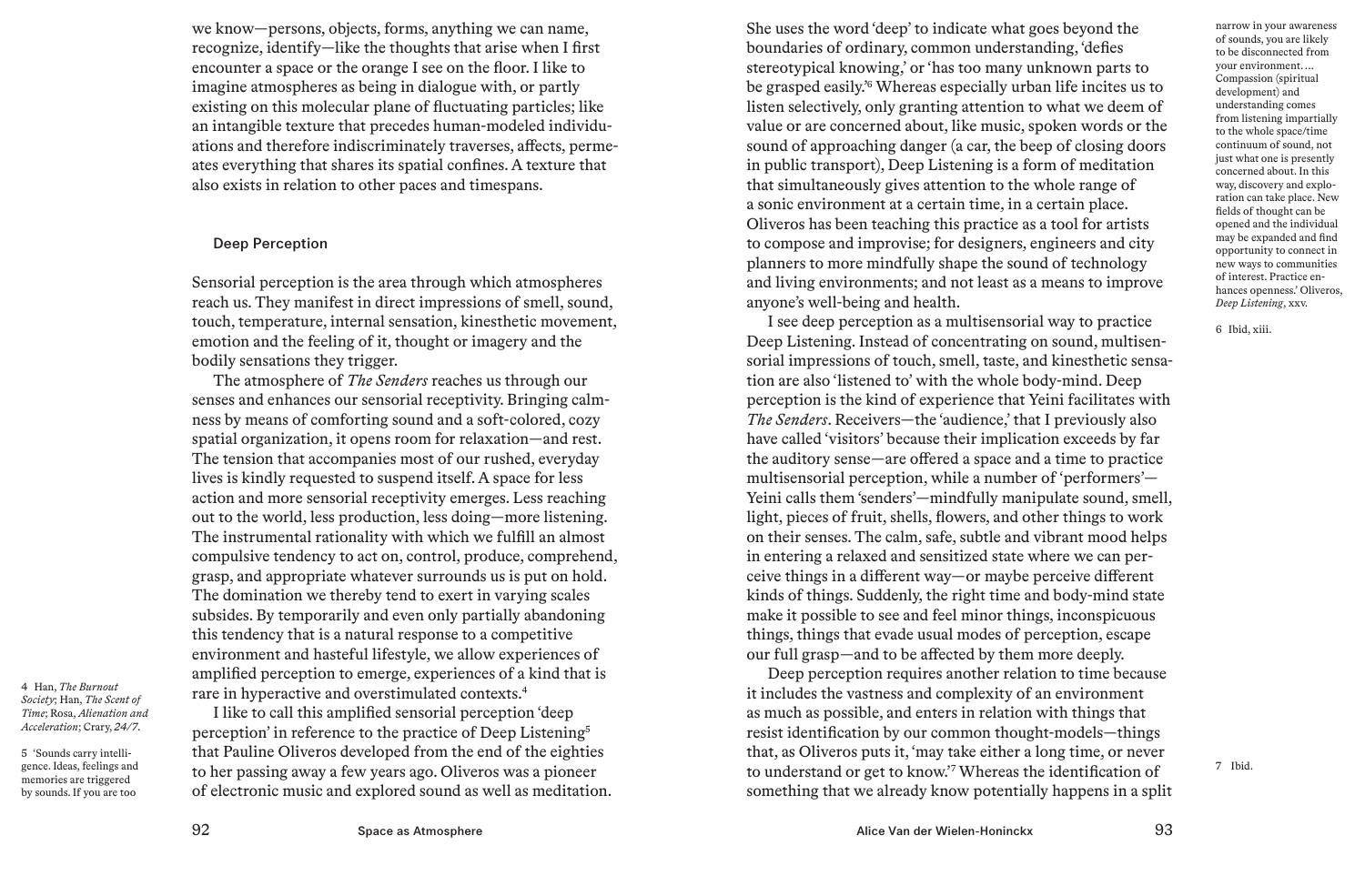second, becoming acquainted with a molecular plane of things that are not yet individuated asks us to attune to other paces. We need to slow down; allow experiences of perception to take the time they take. To not rush over them and barely notice, but to taste them fully and allow the experience to unfold at its own pace. In *The Senders*, clock time tends to dissolve. Like in a dream or hypnosis, an hour can feel like mere minutes. As if we dove into undercurrents of time. Even sense of space can transform, as sensations of sound, touch and smell become spatialized. When 'waking up' from a session as a receiver, I feel like we have traveled far, and yet that I have never been more in tune with the subtle presences that surround me here and now.

### Care, Boredom, and Resonance

Sessions of *The Senders* are experienced by nearly all receivers as deeply restorative. Like in Deep Listening, a caring and healing component lies at the center of this artistic practice.<sup>8</sup> I believe this healing and care reach beyond our human, individual selves to include broader animate and inanimate, as well as organic and inorganic systems in which our lives are embedded. From a state that is inclined to reach out and dominate surroundings with mind and actions—a state that has destructive effects on our individual as well as collective environmental, psychic, and social well-being—we shift to a receptive state that potentially opens us to dialogue, reciprocity, and mutual affection.

This shift can be unsettling. It can happen that one doesn't know what to do with the suspension of an active, everyday working-state that deep perception requires; that one doesn't 'see the point,' experiences the situation as meaningless, empty, or unfulfilling. In a culture that rewards fast ways of life, when things become still, silent or slow, boredom makes itself felt all the more violently. As if the constant flow of activity and stimulation were there to distract us from a generally alienated state by creating a false impression of fulfilment; obsessively avoiding the feeling of meaninglessness that appears when this flow is interrupted.<sup>9</sup> Both high-speed living and

boredom make it very difficult to establish meaningful relationships with other beings or to stand in a conscious relation to time and space. In this circuit of boredom and activity that bites its own tail,10 slow art situations like *The Senders* might trigger boredom, impatience, or irritation. Yet, they also carry a potential to break the spell<sup>11</sup> of boredom at its root and open us to other modes of being-with, because they invite us to step out of the hyperactive game.

During my recent studies in contemporary dance and dramaturgy, I investigated 'slow dance'12 in the context of a hasteful society. By slow dance, I understand choreographic work that asks for the suspension of usual paces, invites us to let go of the tension that makes us less receptive to our surroundings, and thereby facilitates other ways of relating to our sensible environment. Along the way, I found that slow atmospheres<sup>13</sup> could lead to a specific kind of aesthetic experience that I call 'aesthetic boredom.'

The ideas of slow dance and aesthetic boredom both resonate with a recent tendency in contemporary choreography and performance to create semantically vague spaces where any form of narration or representation, however abstract, is not the main interest or even is absent.<sup>14</sup> These spaces suspend usual ways of relating to our environment—including performance settings. Contrary to most everyday situations, they don't require focused attention: there needs to be no fear of losing the 'thread' of the performance, since there is none. Instead, they encourage a kind of attention that can only take place when there is time; when there is no hurry; a meandering spectatorial attitude that doesn't go straight to any goal, doesn't try to understand, but extends in time and space, takes detours, hesitates, lingers, pauses. We hang out with what is present like a good friend would: without trying to 'get' anything out of the situation, without imposing any plan on what is there.

Aesthetic boredom could be an aesthetic experience where kinesthetic, cognitive, and affective relaxation makes it possible to dive particularly deep into perception, and where attention is free to contemplatively linger, meander, and simply be touched by the way things are. At the very opposite of boredom that makes us feel separate from our

*a Critical Theory of Late-Modern Temporality*, Hartmut Rosa describes very systematically how in our late modern society, acceleration causes alienation. Contrary to essentialist uses of alienation that describe an alienation from some 'true' human essence, 'authentic' nature or unalienable inner being, Rosa proposes a relational alienation. Contemporary subjects are alienated in the sense that they lack a meaningful relation or connection to time, space, others, the world of things and even themselves, which, in Rosa's terms, prevents them from living a 'good life.'

10 For Byung-Chul Han, today's frenetic resolution to act is more responsible for the emptiness and meaninglessness that causes boredom, than it is a way to counter it. For him, if meaning is relationship and boredom is an experience of meaninglessness in a culture where excessive activity prevents true relationships to take place, then 'boredom can be seen as the flip side of excessive activity.' Han, *The Scent of Time*, 78–84.

11 'A compulsive activism keeps boredom alive. The spell of profound boredom will only be genuinely broken if the *vita activa* incorporates the *vita contemplativa* into its critical pole and once again serves the latter.' Han, *The Scent of Time*, 84.

12 'Slow dance' is a term Hana Lee Erdman and Louise Dahl coined as a gathering term for choreographic practices that resonate with a wider slow

9 In *Alienation and Acceleration: Towards* 

8 The title 'The Senders' refers to the idea of sending healing energy. That's why 'performers' in this piece are called 'senders.' Besides her choreographic practice, Stav is an energy healer and teacher. Her choreographic work has been gradually more informed by this practice.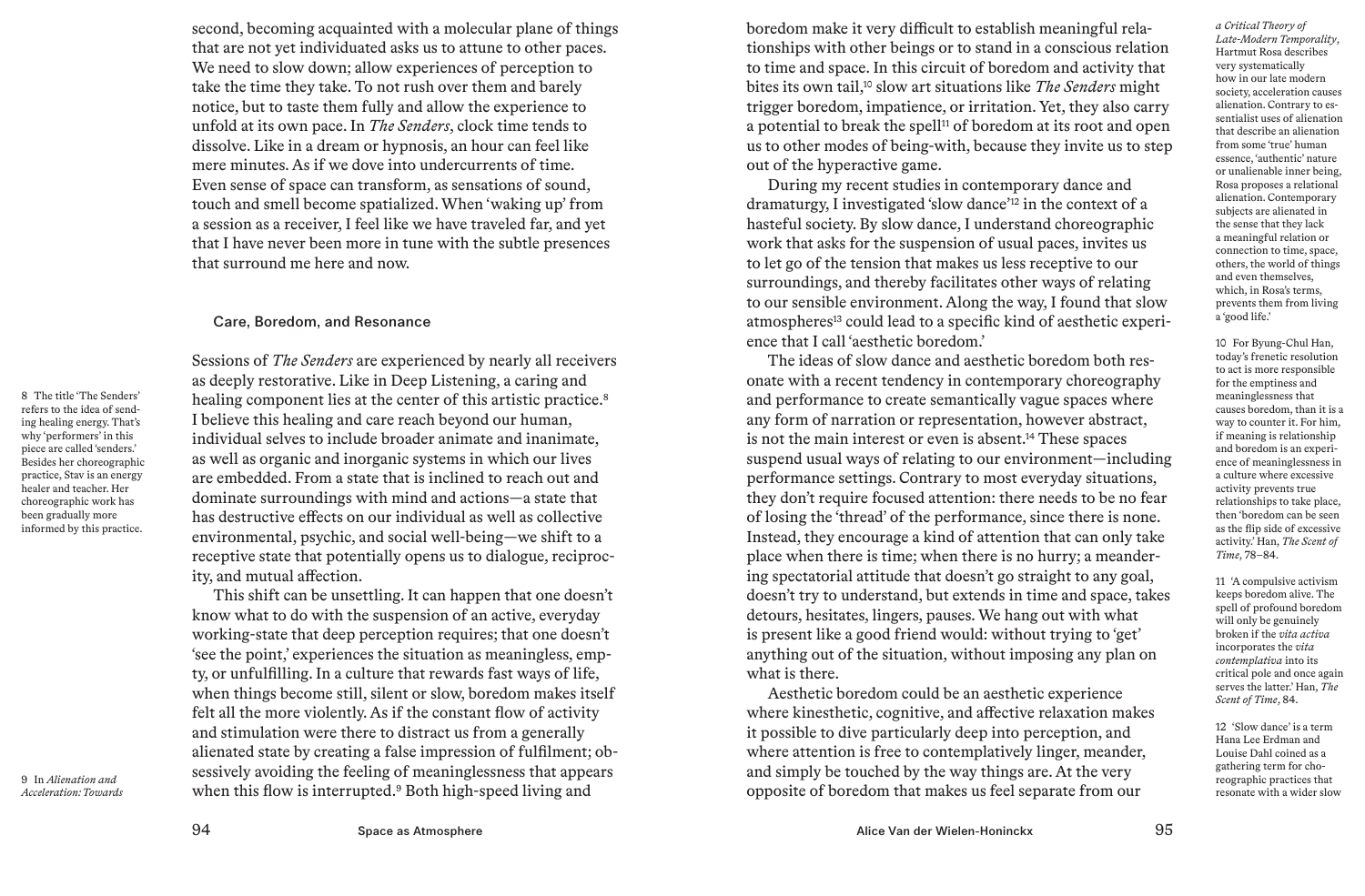art movement: a movement that calls attention to the experience of time unfolding, where watching becomes both conscious and embodied. Like slow food, slow cinema, slow sex, slow art and many other slow movements and genres, slow dance emerges in reaction to a contemporary context where most areas of life go (too) fast. Erdman and Dahl also gave their first collaborative choreographic piece the name *S l o w D a n c e*. It premiered in September 2019 at MDT Stockholm.

13 Slowness can be conveyed by obvious compositional choices such as slow paces, slow build-ups, stillness, or repetition. Yet because there are also pieces, such as *The Senders*, where slowness doesn't translate into any pinpointable characteristic, I rely on the idea of atmosphere to approach slowness beyond singular compositional elements.

14 Ana Vujanovic's concept of 'landscape dramaturgies' has been a source of inspiration to what I write here. Vujanovic, 'Landscape Dramaturgy' and 'Meandering Together.'

15 'If acceleration is the problem, then resonance may well be the solution,' writes Hartmut Rosa (*Resonance*, 1). After systematically describing how acceleration in different aspects of our lives makes us feel alienated from everything that surrounds us, including ourselves ('Alienation and Acceleration,' 83–97), Rosa proposes resonance

surroundings, aesthetic boredom is an experience of relation and embeddedness.

Art situations, like *The Senders*, that encourage a movement toward deep perception and aesthetic boredom by suspending fast paces of life, remind me of Hartmut Rosa's 'resonant spaces,' spaces where resonance15 can take place.16 In resonance, we allow things to remain in their own space of radiance. Instead of reaching out to them, to identify them, assimilate them, consume them, or produce more knowledge, we open up the possibility for a reciprocal relationship: we allow things to affect us.

#### Bathing in Resonance

*The Senders* is a space where visitors can *collectively* sink into deep perception, sustain a contemplative, lingering attention and potentially experience aesthetic boredom. Together we attune and let ourselves be affected, immersed, and even absorbed by an atmosphere that, as I like to see it, partly belongs to a molecular realm. This realm exists on an ontological level that precedes psychology, memory-models and instrumentality. In fact, it precedes any kind of individuation altogether and therefore necessarily also evades semantic determination.

Although, as a receiver of *The Senders*, I surrendered easily to a pleasing and gentle process of lingering attention and deep perception, I know that the indeterminacy of this space also demands responsibility. Not only because the suspension of usual modes of engaging, even with art, can cause boredom when one doesn't find a way 'in,' but also because the time and space that is opened up can be used to practice contemplation just as well as absentmindedness. How can we collectively inhabit this vague realm, full of under-identified and thus unknown things? How do we navigate when temporary stillness allows the world to speak more deeply? How do you swim in a molecular bath?

More than really swimming, or skillfully carving my path through it, the feeling I have as a receiver of *The Senders* is one of floating. Floating on vast waters of not-knowing, traversed by rich and complex floods of sensation.

In this bath, distinctions between individual and collective, human and other-than-human, organic and other-than-organic don't exist. They disappear together with divisions between subjects, objects, and semantic units. The stone gently placed on my hand dissolves into changing sensations of weight, temperature, and touch until it almost becomes part of my body.

As we relax and open our senses, vibrancy and radiance emanate from all elements in the space-atmosphere. They reach out to us and affect us, 'touch' us if we allow it. Calmness and sensitivity provoke a change whereby our tendency to instrumentally relate to a molar plane of objects—one modelled by language and structures of thought—shifts to a resonant way of being-with a molecular bath of fluxes that escapes full identification, grasp, or comprehension—and includes ourselves.

We cannot experience the bath without being absorbed by it, imbued by it, without becoming part of it. We cannot stand outside of it and reify it or instrumentalize it. As we sink even only partially into an ontological realm that precedes individuation, we can taste the beauty of more horizontal ways of engaging: socially, affectively, politically, and ecologically. Imagining ourselves as a set of particles that are neither separate nor superior to all other particles around.

A window opens, light and fresh air enter. I wake up without fully losing the feeling. A conversation, a bike ride. I spend the rest of my day floating through colors, smells, and sensations, losing track of my own borders.

as a primary relation to the world that we need to find back in order to live a 'good life.'

Resonance is a mode of relation that is experienced when (a segment of) the world 'speaks back' to us instead of remaining 'mute'; when we are at the same time actively relating and passively being affected; when we enter into a reciprocal relationship with the world, mutually calling upon each other, responding to each other, and potentially transforming each other. Resonant spaces are situations where experiences of resonance can reoccur, so that 'axes of resonance' can appear.

16 Rosa, *Resonance*.

*The Senders* Concept, choreography and sound design: Stav Yeini. Interactive installation: Nimrod Astarhan. Sound advice: Christina Vantzou. Video: Siet Phorae, Eva L'Hoest. Scent alchemy: Ayin De Sela. Fermentation, cooking: Andrew Hardwidge. Performance: Ezra Fieremans, Mikko Hyvönen, Alice Van der Wielen-Honinckx, Stav Yeini. Supported by: Buda Arts Centre, STUK- Huis voor Dans, Beeld & Geluid, workspacebrussels.